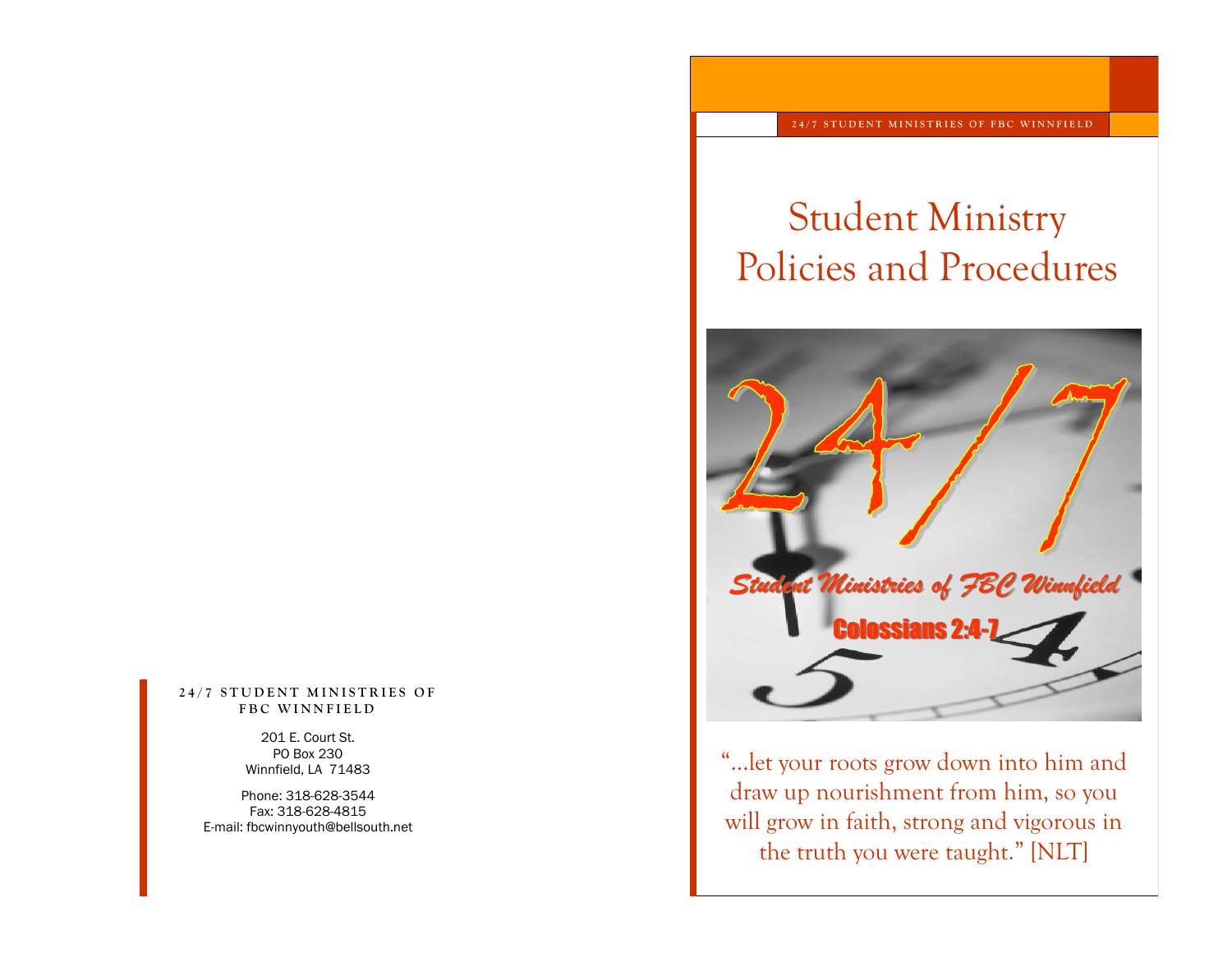| STUDENT(S):<br>PLEASE HAVE ALL STUDENTS IN YOUR FAMILY, WHO ARE OR MAY BE INVOLVED IN STUDENT MINISTRY ACTIVITIES, SIGN AND DATE THIS NOTICE. USE THE<br><b>BACK IF NEEDED:</b><br><b>DATE:</b> | PARENT(S):<br><b>DATE:</b> | I HAVE REVEND AGRESS THE POLICIES AND PROCED CRESS COLLINES AND AGRESS THAS DROCK. | THE POLICIES SARA DOUS SALES TRANSPORSES AND THIS THIS THIS THIS THE DIFFOLL OF THIS TO DES SHOLICIES SONG THI<br><b>ILES OF THE REQ STATE INTERVANCEMENT SERVICE AS SERIFF SURFEX SURFER SURFER DRENG SURFER OF THE SOF</b><br><b>OLVED IN THE ACTIVI</b> | POLICES AND DROCODRES, "CHASES JONG A ADD ATH IN IS NOLICE A JONG A THE HIS NOT A CHASES AND HOLICES AND THE SLIP<br>THE PRECENSION OF STRONG POLICE PROSECTIVE FOR THE CONSECTIVE BUSING STRONG COOP PRECENSION OF STRONG PRECENSION OF STRONG PRECENSION OF STRONG PROFILM<br>THE STUDENT MINISTRY . YOU THAT THE STATE STATE STORE STORES AND FOUR STATE STATE STORES THE STOLE STOLEN WAS THE STOLEN THAT STOLEN STATES TO A STATE STOLEN WAS STATED FOUR STATES TO A STATE STOLEN THAT STOLEN THAT STOLEN<br><b>ADULTS INVOLVED IN</b><br><b>AND ABIDE BY THESE</b> |
|-------------------------------------------------------------------------------------------------------------------------------------------------------------------------------------------------|----------------------------|------------------------------------------------------------------------------------|------------------------------------------------------------------------------------------------------------------------------------------------------------------------------------------------------------------------------------------------------------|--------------------------------------------------------------------------------------------------------------------------------------------------------------------------------------------------------------------------------------------------------------------------------------------------------------------------------------------------------------------------------------------------------------------------------------------------------------------------------------------------------------------------------------------------------------------------|

ACKNOWLEDGMENT NOTICE

**ACKNOWLEDGMENT NOTICE** 

# Page 6 24/7 Student Ministries of FBC

The Youth Minister reserves the right to remove an adult from the list of approved Youth Sponsors or Youth Sponsor Assistants at any time, if conditions warrant.

#### Involvement of Youth Sponsors

Youth Sponsors and/or Youth Sponsor Assistants are selected for the purpose of calendaring, planning, and carrying out activities.

#### The "Two -Person" Rule

No adult of either sex may be alone with a teenager of the opposite sex. One -on -one counseling must be done in areas where others are visibly present. When possible, at least two adults must remain on church property when only one student is present. One adult and one student may not occupy lodging rooms.

The only acceptable exception is when a student is waiting to be picked up, from the church following an event sponsored by the church, by his parent and only one adult is available to be present. The teenager's parent, before the fact, must approve the "two -person" rule. For example, if a Youth Sponsor needs to provide3 transportation to or from a teenager's home, the Youth Sponsor must call the parent ahead of time to get permission to travel home.

#### The Intent of These Policies and Procedures

The formation of these policies and procedures is for the express purpose of protecting the students who participate in the activities of the First Baptist Church Student Ministry and to serve as protection and accountability for those adults who volunteer their service to this ministry.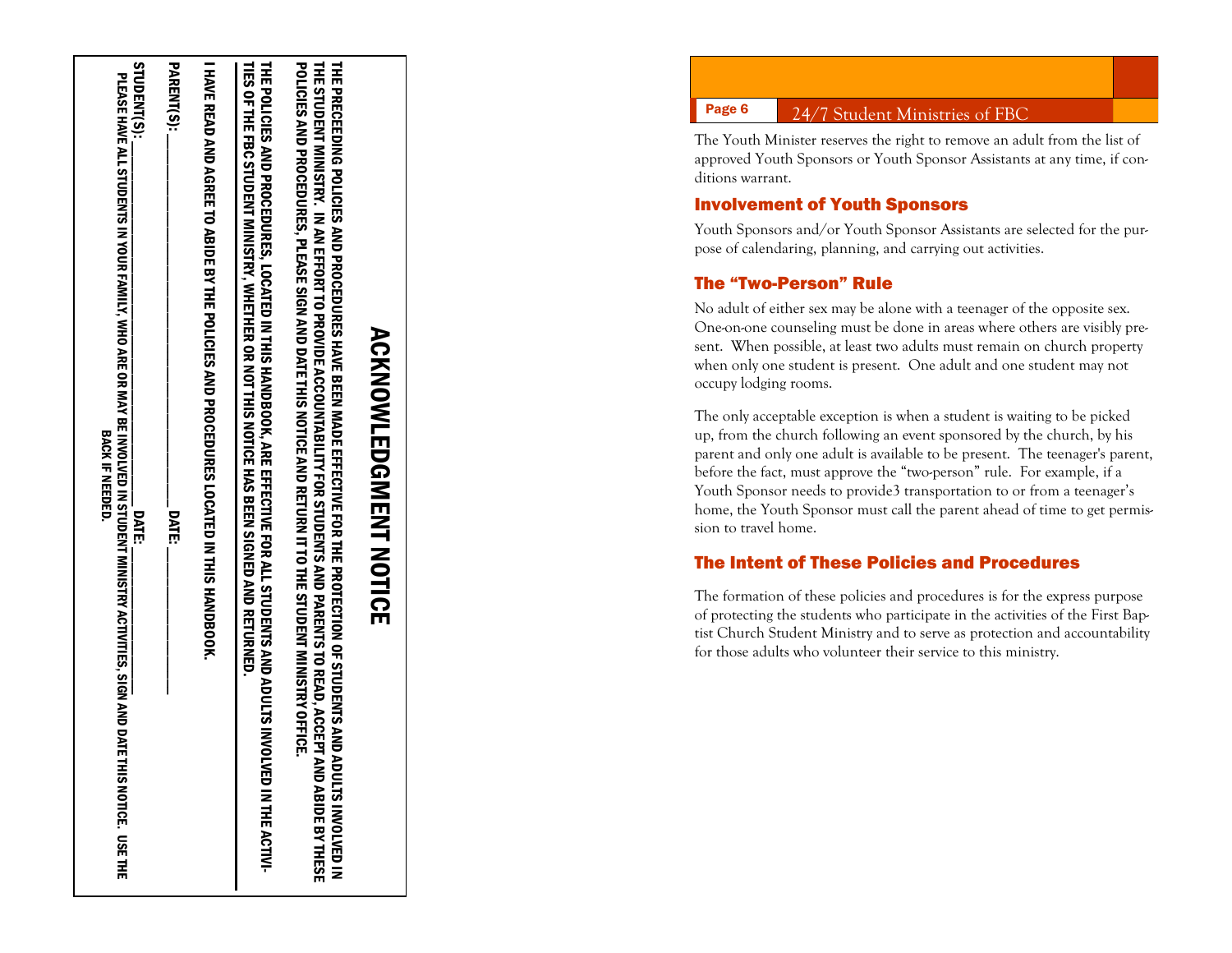## 24/7 Student Ministries of FBC Winnfield

#### Page 5

#### Application

Parents and other adults may make request, to the Youth Minister, to serve as Youth Sponsor or Youth Sponsor Assistant.

The Youth Minister and existing Youth Committee will consider approving an adult as a Youth Sponsor Assistant if…

- 1. The adult has been an active member of FBC for a period of one year or longer and has been involved in Sunday School, worship, and the full life of the congregation.
- 2. The adult exhibits a thorough knowledge of the Bible as understood by our full congregation, and at all times demonstrates a respect for the church, the Youth Minister, church staff members, and other adults.
- 3. The adult has made a clear commitment to avoid any romantic gesture toward any teenager. A Youth Sponsor Assistant who develops a romantic interest in a middle school or high school student agrees to immediately relinquish all duties as a Youth Sponsor Assistant.
- 4. The adult signs a leadership covenant as required by the Youth Minister.

The Youth Minister and the existing Youth Committee will consider approving an adult as a Youth Sponsor if…

- 1. the adult has been an active member FBC for a period of one year or longer and has been involved in Sunday School, worship, and the full life of the congregation.
- 2. The adult exhibits a thorough knowledge of the Bible as understood by our full congregation, and at all times demonstrates a respect for the church, the Youth Minister, church staff members, and other adults.
- 3. The adult agrees to never develop a romantic interest in/with any teenager in the Student Ministry.
- 4. The adult signs a leadership covenant as required by the Youth Minister.

24/7 Student Ministries of FBC Winnfield

# Policies and Procedures

The following Student Ministry Policies and Procedures are intended to serve as "standard operating procedures" for the Student Ministry of First Baptist Church.

The primary purpose of these policies is meant to serve as protection for the students who participate in the activities of the First Baptist Church Student Ministry. A secondary, yet equally important function is to serve as protection and accountability for those adults who volunteer their service to this ministry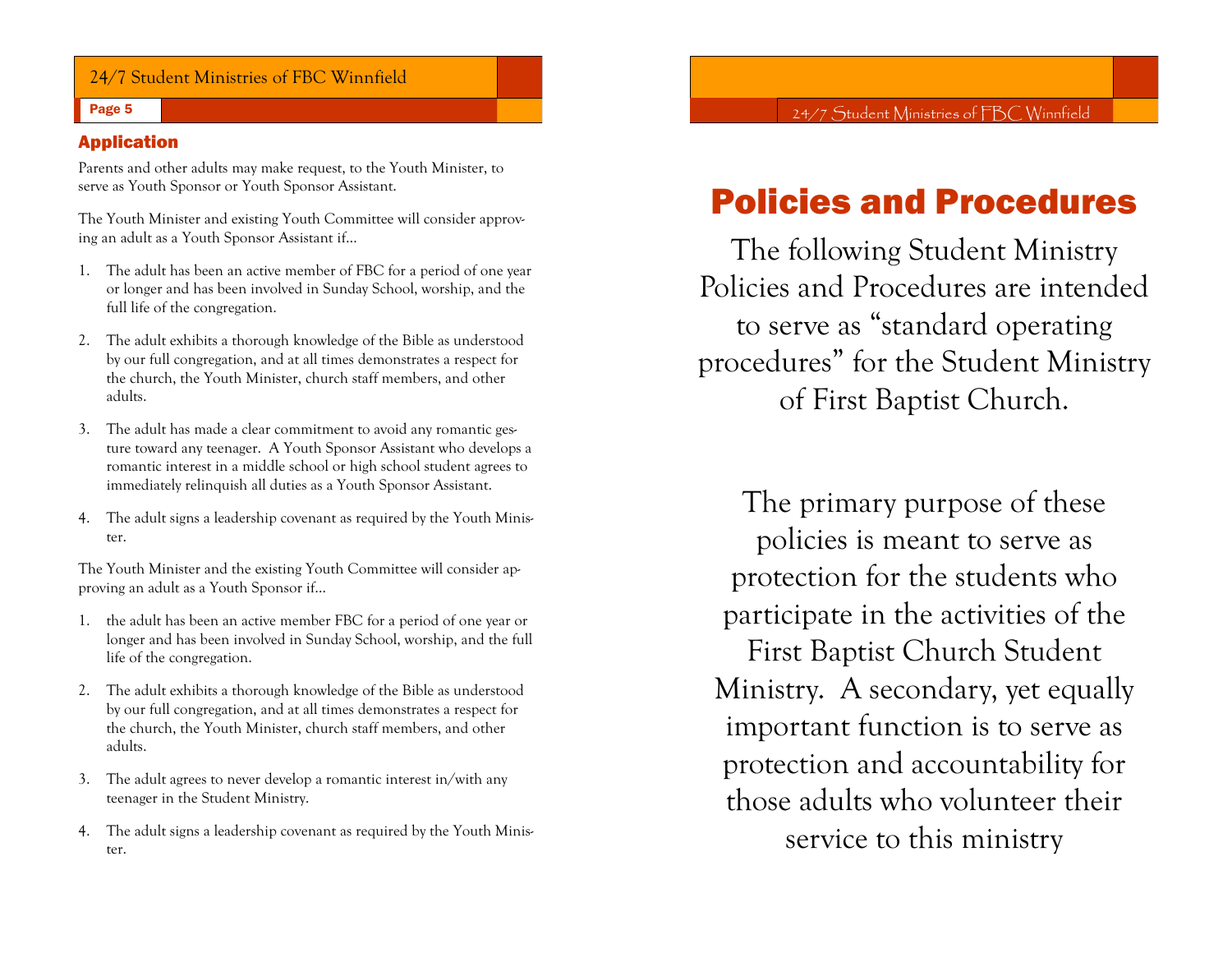# 24/7 Student Ministries of FBC Winnfield

Page 1

# Student Ministry Policies and Procedures

#### Worship and Classroom Behavior

Times of teaching and worship are primary in church. Teenagers and other members who come to church in order to learn and grow deserve to study and worship in an atmosphere where that is possible without hindrance. Leaders have a responsibility to maintain that atmosphere.

Teenagers who make study or worship impossible for those around them need to be moved to an alternative study location. Generally, this will mean spending the remainder of the time with the Youth Minister. Before dismissing a student from a class or service, leaders have a responsibility to tell a student that his behavior warrants dismissal. In most cases, leaders should inform parents when a dismissal has taken place and a student who has been dismissed from a group should be welcomed at the next meeting.

At the same time, leaders need to try and discover what is motivating a student to misbehave. The Student Ministry family should seek to meet those needs if possible.

#### Respect Toward Leaders

Youth who choose to participate in FBC Student Ministry activities agree to follow the instructions of the leaders. Obeying those instructions and exhibiting respect toward leaders is a condition for remaining at an activity.

## Trip Policies

The church assumes heavy responsibility when taking teenagers out of town. For the youth group to function well out of the city, obeying and respecting sponsors is essential. A serious breakdown in these areas must result in the teenager returning home to parents. Whenever possible, a leader will provide transportation home for the teenager. If that is not logistically possible, then the parent of the teenager will pay for commercial transportation home. Parents agree to support sponsors' decisions about sending a student home, knowing that only those present on the trip can know all the variables involved.

#### The Positions of Youth Sponsor and Youth Teacher

In a society increasingly filled with moral breakdown, we must surround our teenagers at all times with adults who are emotionally, morally and spiritually healthy. Our church's ministry to middle school and high school students must be channeled through seasoned adults and college students who are committed to following the teachings of the Bible as understood by our full congregation.

Adults working with the students are defined in one of the following groups:

- 1. **Church Staff**: The Youth Minister makes ultimate decisions about the Student Ministry of the church, and is responsible for those decisions to the Pastor and full congregation.
- 2. **Youth Sponsors**: Adults who are at least 25 years old and have been approved by the Youth Minister. These adults are responsible for all aspects of Student Ministry activities including discipline, transportation, securing medical treatment, counseling, ensuring safety of teenagers, and other responsibilities assigned by the Youth Minister and appropriate leadership personnel.
- 3. **Youth Sponsor Assistants**: Adults who have been approved by the Youth Minister, and are less than 25 years old. These individuals serve with specific tasks that assist the Youth Sponsors and Youth Ministers. Although they may occupy a leadership role with the teenagers, they are not primarily responsible of ultimate discipline decisions, transportation, and medical treatment. However, they must support decisions of the Youth Minister and Youth Sponsors.

All adults who attend Student Ministry activities on church property, in the community, and out-of-town must be Youth Sponsors or Youth Sponsor Assistants approved by the Youth Minister and the existing Youth Committee. (Parents of participating teenagers who are not Youth Sponsors are welcome to observe any student event.)

4. **Youth Teachers**: Adults who are selected by the Nominating Committee and must meet the criteria listed above in addition to church criteria unique to their teaching role. Youth Teachers are those who teach Sunday School, discipleship classes or groups, evangelism classes, music and worship leadership, drama, or coach sport teams on a regular basis.

Youth Teachers are automatically approved at Youth Sponsors or Youth Sponsor Assistants since they must meet the criteria above.